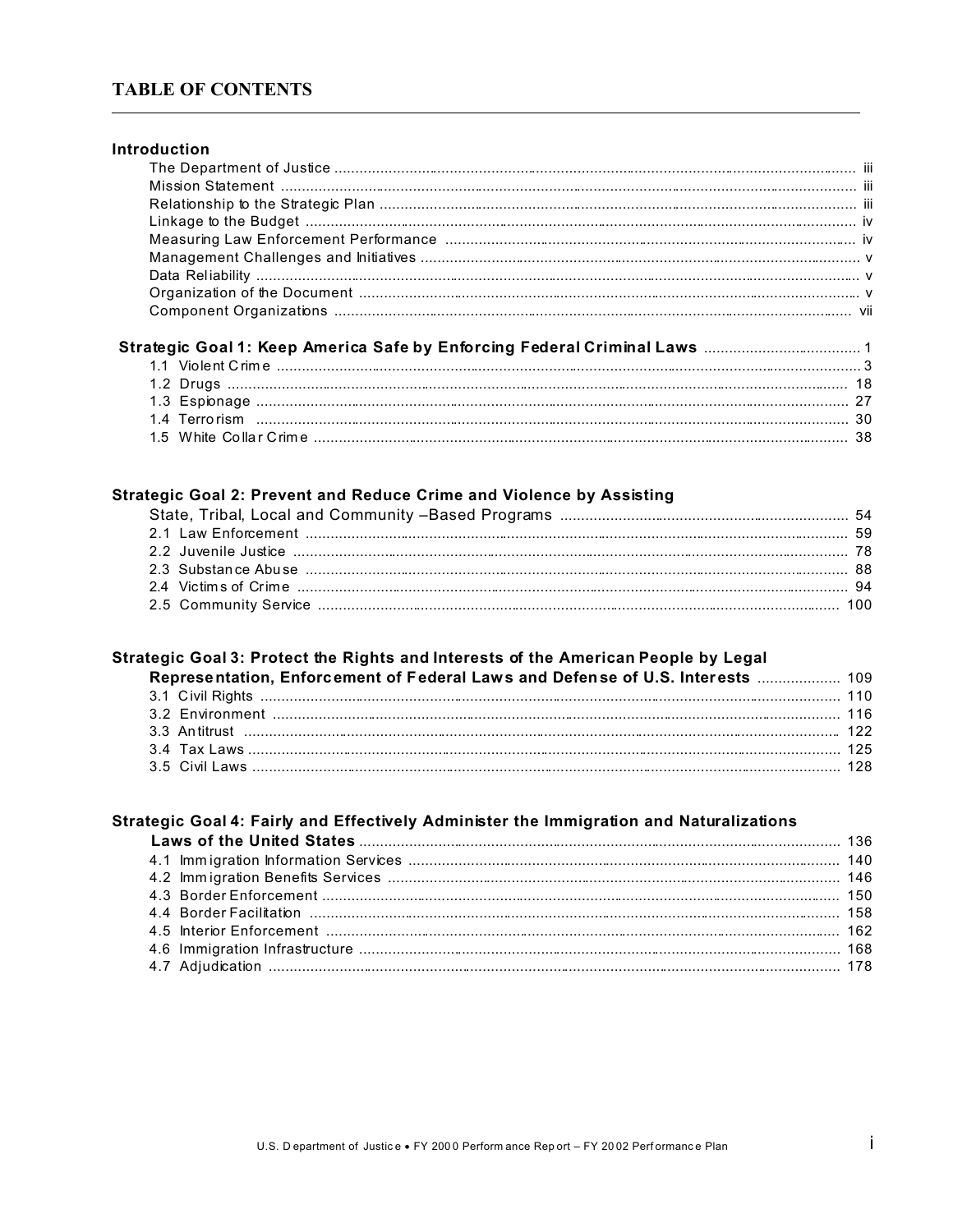## Strategic Goal 5: Protect American Society by Providing for the Safe,

## Strategic Goal 6: Protect the Federal Judiciary and Provide Critical

# Strategic Goal 7: Ensure Excellence, Accountability and Integrity

### **Appendices**

| B. Material Issues from the Department of Justice FY 2000 Management Controls Report  272 |  |
|-------------------------------------------------------------------------------------------|--|
| C. OIG Letter to Congress Listing the Ten Most Serious Management Challenges              |  |
|                                                                                           |  |
|                                                                                           |  |
|                                                                                           |  |
|                                                                                           |  |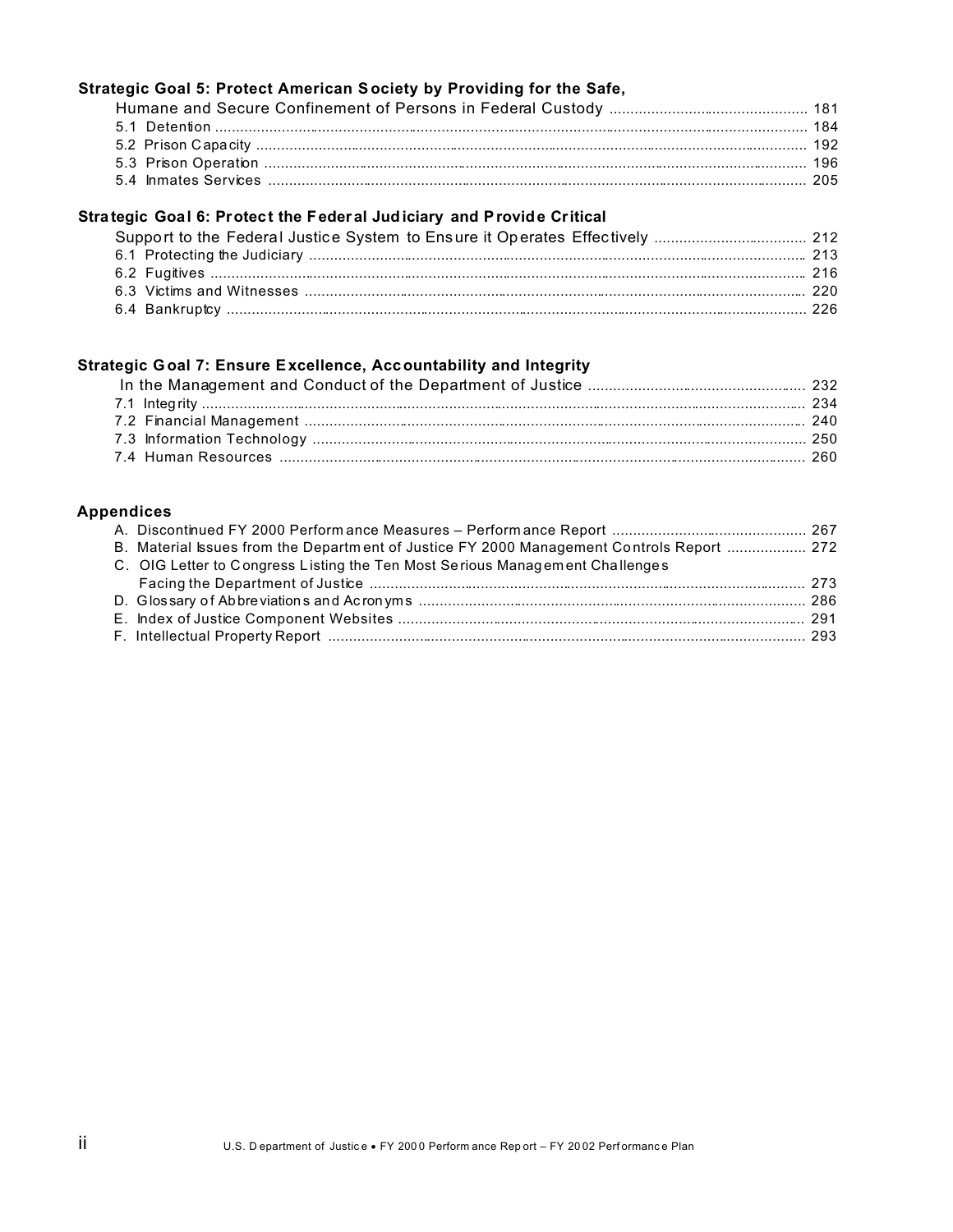# **INTRODUCTION**

This document combines the Department of Justice (DOJ) Performance Report for FY 2000 and Performance Plan for FY 2002. Combining our report on past accomplishments with our plans for the upcoming year provides the reader a useful, complete and integrated picture of our performance. It represents another step forward in the continuing efforts of the Department of Justice to implement the tenets of performance-based management at the heart of the Government Performance and Results Act. Further, this document satisfies the requirements for the Attomey General's Annual Report. A separate Annual Report for FY 2000 will not be published.

### THE DEPARTMENT OF JUSTICE

The Department of Justice is headed by the Attorney General of the United States. It employs about 120,000 persons including attorneys, investigators, border patrol agents, deputy marshals, correctional officers, and others. It is comprised of 38 separate component organizations (see organization chart). These include the U. S. Attorneys, the Federal Bureau of Investigation, the Drug Enforcement Administration, the Immigration and Naturalization Service, the Bureau of Prisons, the U. S. Marshals Service, and the Office of Justice Programs, among others. Although headquartered in Washington, DC, the Department conducts much of its work in offices located throughout the country and overseas.

#### **MISSION STATEMENT**

"[To] enforce the law and defend the interests of the United States according to the law, provide Federal leadership in preventing and controlling crime, seek just punishment for those guilty of unlawful behavior, administer and enforce the Nation's immigration laws fairly and effectively, and ensure fair and impartial administration of justice for all Americans."

#### RELATIONSHIP TO THE STRATEGIC PLAN

The Department of Justice Strategic Plan (which is available on the Internet at http://www.usdoj.gov/05publications/05\_4.html) provides the overall framework for the Department's planning, budgeting and reporting activities. The Strategic Plan identifies seven overarching strategic goals the Department pursues in carrying out its mission:

- 1. Keep America Safe by Enforcing Federal Criminal Laws;
- 2. Prevent and Reduce Crime and Violence by Assisting State, Tribal, Local and Community Based Program<sub>s</sub>;
- 3. Protect the Rights and Interest of the American People by Legal Representation, Enforcement of Federal Laws, and Defense of U.S. Interests;
- 4. Fairly and Effectively Administer the Immigration and Naturalization Laws of the United States;
- 5. Protect American Society by Providing for the Safe, Humane and Secure Confinement of Persons in **Federal Custody;**
- 6. Protect the Federal Judiciary and Provide Critical Support to the Federal Justice System to Ensure it Operates Effectively; and

Ensure Excellence, Accountability and Integrity in the Management and Conduct of Department of  $7.$ **Justice Programs.** 

The Strategic Plan also sets forth long-term objectives and strategies, identifies cross cutting programs, and describes external factors that may affect goal achievement.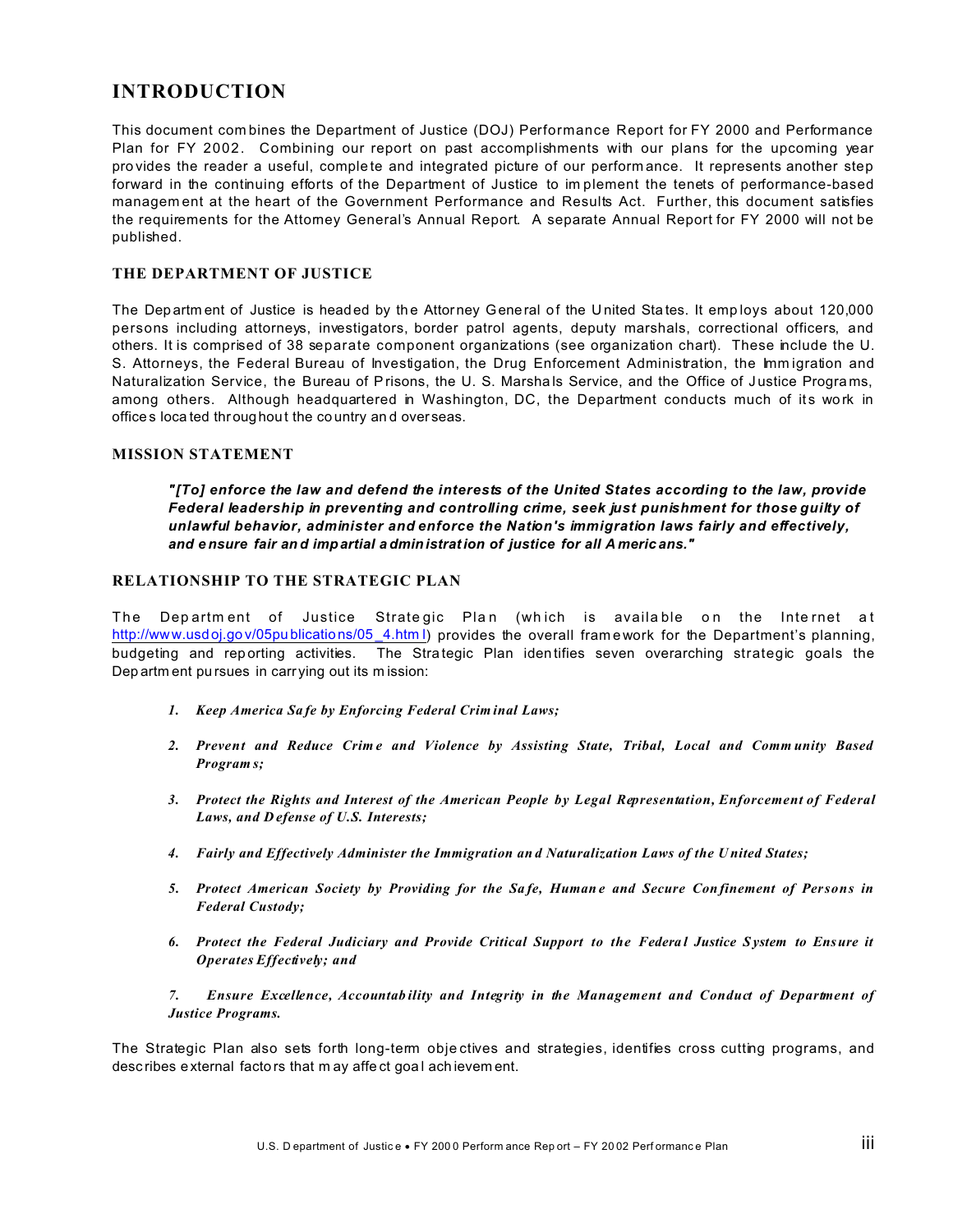The combined FY 2000 Performance Report and FY 2002 Performance Plan is a companion document to the Dep artm ent's Strategic Plan. While the Strategic Plan is broad and long-range, the combined Report and Plan is more spe cific and sh ort-term . It de scribes the goals a nd perfo rm ance targets we will p urs ue in FY 20 02 in support of our seven long term strategic goals, the resources and activities that will help us reach the se targets, and the progress we achieved during the past year. It is also a companion document to the Department's FY 2002 budget request, since it reflects the levels of performance the Department expects to achieve based on the re sourc es it has requested .

While the combined report and plan covers each of the Department's seven strategic goals, it provides a highlevel view of the Departm ent's perform ance that, of necessity, does not reflect every program or activity of the Dep artm ent. Readers seeking more comprehensive and detailed information should look to the budget subm issions of the individual component organizations.

### **LINKAGE TO THE BUDGET**

At the Department of Justice, performance planning and reporting is incorporated into the budget process. We recognize that perform ance information is vital to making resource allocation decisions and should be an integral part of the budget. In presenting performance information with the budget, individual Annual Performance Plans are prepared to accompany the budget request of specific Department components. These individual Annual Perform ance Plans provide more detailed information on respective program s and cons titute the foundation of the Department's plan. This Annual Performance Plan is attainable within the Department's FY 2002 budget request and the performance targets are attainable within the resource levels requested. Changes in resource levels from year to year are the result of budget adjustments and link to the appropriated am ounts for the year with actual obligations reported in FY 2000, enacted levels for FY 2001 and requested levels for FY 2002.

### **MEASURING LAW ENFORCEMENT PERFORMANCE**

The Department of Justice is committed to performance-based managem ent. Over the past several years, we have worked to improve our measures so that they are realistic and meaningful. We have established performance goals and indicators that reflect results, not just workload or processes. For example, we focus law enforcement efforts on disrupting and dismantling targeted criminal groups, such as major drug trafficking organiza tions, La Cosa Nostra m embe rship, Asian and Eurasian criminal enterprises, and major violent gan gs. For our debt collection activities, we measure estimated an nual savings to consumers resulting from our efforts. For border control, we identify and project corridors where we have effectively controlled the border, determined after analyzing a variety of indicators such as crime rates along the borders and illegal alien apprehension rates. In those areas, such as litigation, where results-oriented measurement is particularly difficult, we will keep w orking to estab lish mea ningful ou tcom e goals a nd m easures.

Measuring law enforcement performance presents unique challenges. First, "success" for the Department of Justice is when justice is served fairly and impartially. It cannot be reduced to simplistic numerical counts of activities such as arrests, cases, or convictions. Therefore, although the Department provides retrospective data on these activities, it does not target levels of performance. The Department is concerned that doing so would lead to unintended and potentially ad verse consequences.

Succe ss for the Department is also when crime or wrong-doing is deterred due to the presence of a highly effective enforcement capacity. Although measuring deterrence may be impossible, we have introduced the concept of "optimal deterrence" and "m aximum feasible capacity" as indices of our state of readiness to thwart present an d future thre ats.

Finally, it is extremely difficult to isolate the effects of our work from other factors that affect outcomes and over which the Department of Justice has little or no control. Although we are encouraged when the natio nal crim e rate falls, as it has for the past eight years, the Department does not rely on macro level indicators, such as national crime rates, in measuring its perform ance. Many factors contribute to the rise and fall of the crime rates, including federal, state, tribal and local law enforcement activities and sociological, economic, and other factors. Instead, we have foc use d on m ore targeted and narr owly defined indicators such as those described above.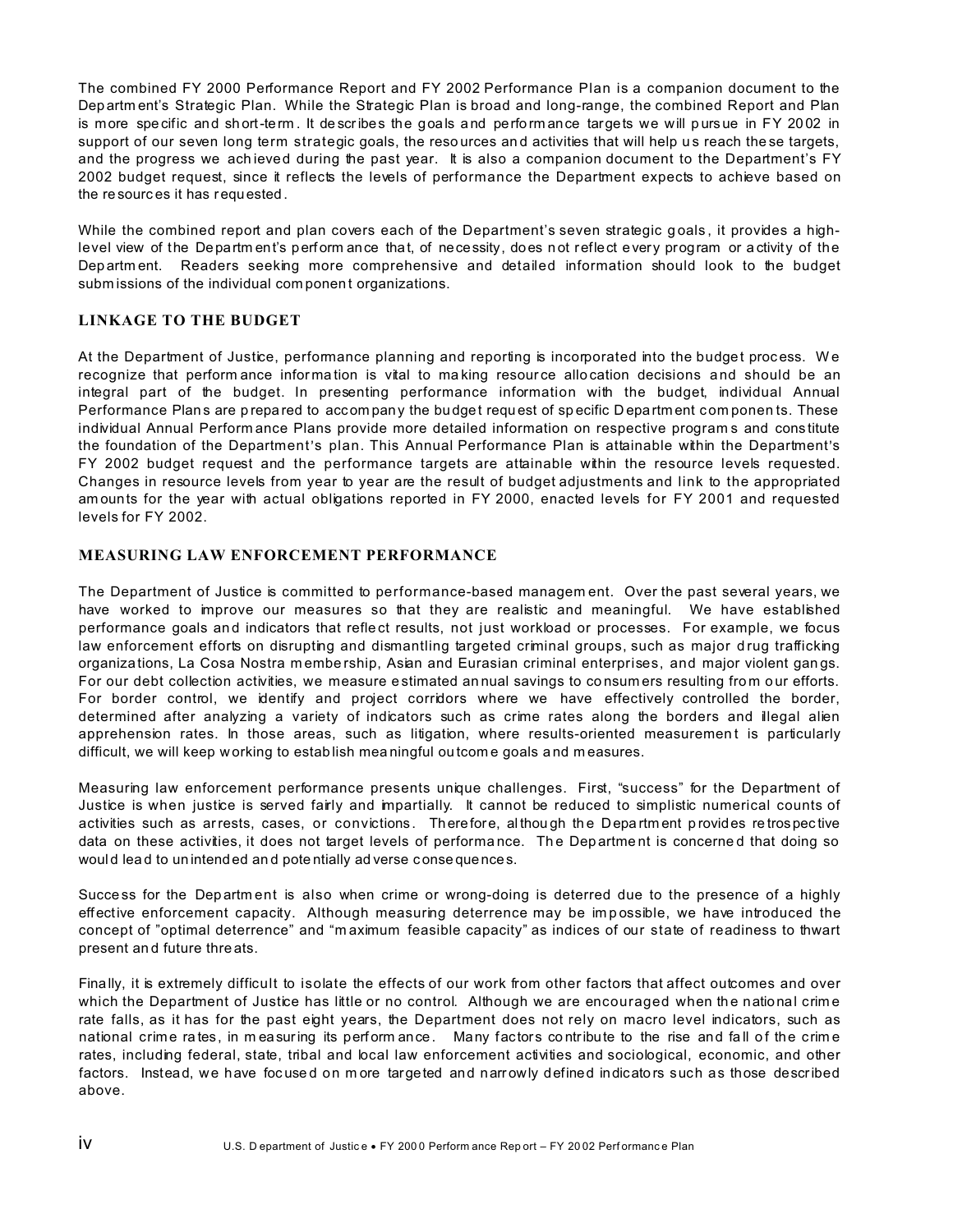#### **MANAGEMENT CHALLENGES AND INITIATIVES**

The combined FY 2000 Performance Report and FY 2002 Performance Plan gives particular attention to the major management challenges confronting the Department. Management challenges run the gamut from maintaining the security of information systems to ensuring sound financial management. They are areas of concern that bear significantly on how well the Department carries out its mission and meets its responsibilities as stewards of public funds. Management challenges have been identified based on the Department's FY 2000 Management Controls Report as well as work conducted by the Department's Office of Inspector General (OIG) and the General Accounting Office. Specific goals and measures are listed for each of these managem ent challenges.

In addition, FY 2002 goals and measures have been established for each of the Administration's management reform initiatives. These include delayering management levels to streamline our organizations, making better use of performance based contracts, expanding the application of on-line procurement and other e-govemment services and information, and expanding Office of Management and Budget Circular A-76 competitions and more accurate FAIR Act inventories.

#### **DATA RELIABILITY**

The Department of Justice views data reliability and validity as critically important in the planning and assessment of our performance. This document contains a discussion of data validation and verification for each performance measure. In addition, to ensure that data contained in this document are reliable, each reporting component was surveyed to ensure that data reported met the Office of Management and Budget (OMB) standard for data reliability. Data that do not meet this standard were not included in the Report and Plan. The OMB standard is as follows:

"Performance data is acceptably reliable when there is neither a refusal nor a marked reluctance by agency managers or government decision makers to use the data in carrying our their responsibilities. Performance data need not be perfect to be reliable, and the cost and effort to secure the performance data possibly can exceed the value of any data so obtained."

#### ORGANIZATION OF THE DOCUMENT

This document presents to the President, the Congress, and the public a clear picture of how the DOJ has used, and is planning to use, its resources to accomplish its mission. The body of the document is divided into seven sections, one for each of the seven strategic goals listed above. Under each strategic goal is an introduction to that goal, a discussion of the major management challenges associated with that goal, a description of any evaluations that have been or are planned for programs supporting that goal, and all strategic objectives that are the underpinnings for achieving that goal.

Each strategic objective is further divided into two primary sections. The first subsection begins with an annual goal that reflects the strategic objective. Under it are the over-arching strategies we plan to use to meet the strategic goal, as well as a description of the means (resources) we need for meeting that goal. The second subsection addresses our performance both past and anticipated in meeting the strategic objective. This subsection divides the strategic objective into manageable "performance clusters" that can be measured and described in detail. We discuss our performance in FY 2000, evaluate our FY 2001 performance plan based on that performance, and describe our planned performance for FY 2002. Each performance subsection ends with a discussion of any crosscutting activities that affect that performance cluster.

Performance planning is an iterative process. As we learn, we continue to refine our goals and measures; some goals and measures, therefore, will change from year to year. All FY 2000 discontinued measures are included in Appendix A, since they have little relevancy to our current programmatic emphasis. In addition, the charts labeled "discontinued measure" within the Strategic Goal sections are discontinued FY 2001 indicators. They are displayed next to the newly developed indicators to show the maturation of our measurement Finally, we have reported FY 2000 actual performance for all indicators, whether they are process. discontinued, continued, or new. This provides a complete and comprehensive picture of our program accom plishments.